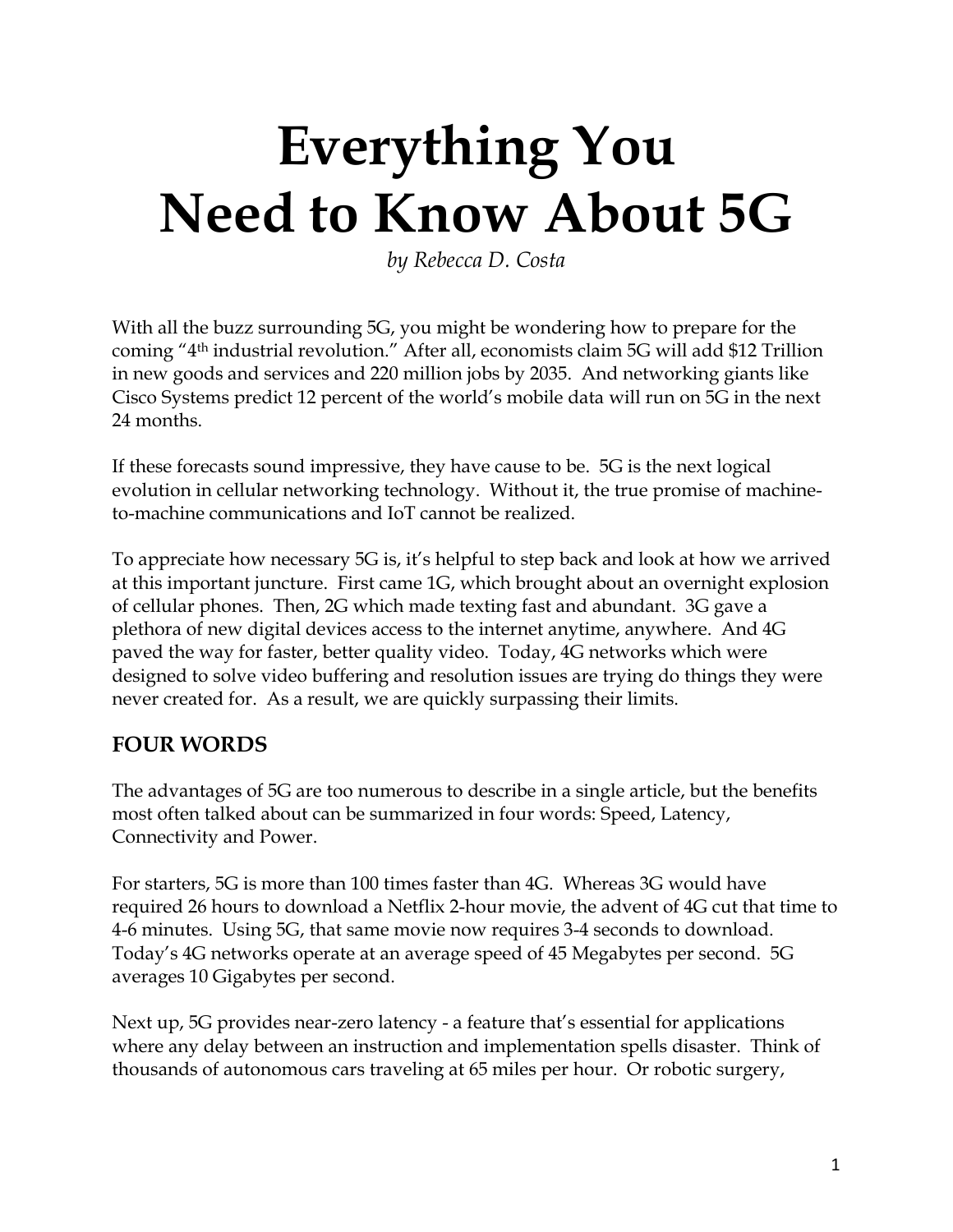defense guidance systems, precision manufacturing and other uses where instantaneous, continuous data is needed.

As if an unprecedented leap in speed and latency weren't enough, 5G enables more digital devices to be connected to the network than ever before. Today's 4G networks accommodate roughly 100,000 devices per square kilometer. 5G has the ability to connect more than a million within that same area. With analysts anticipating over 80 Billion connected devices by 2025, users will soon begin experiencing drop-outs without 5G technology. Similar to freeway commuter traffic, 5G eliminates congestion by 1) raising the speed limit so cars get off the road faster, 2) adding more lanes to existing roads, and 3) building new roads. 5G is a multi-layered data highway offering multifaceted benefits.

Lastly, while other 5G features often steal the spotlight, the substantial power savings 5G offers cannot be overlooked. Faster speed and near-zero latency allows apps to be continuously streamed from the cloud, so expensive, power-greedy chips are no longer needed to store or run apps on the devices themselves. What's more, users will never have to update software or upgrade their phones once they have a 5G compatible device. According to President of Qualcomm, smart phones will soon be reduced to glass screens with batteries – opening the door to an entirely new generation of inexpensive telecom products.

Whether we're talking speed, latency, connectivity or power, it turns out there are wellfounded reasons 5G is generating so much excitement. 5G networks are destined to change the way we work and live.

#### *Yet, for all the upside, many experts are beginning to wonder if 5G is more hype than reality.*

The technology faces serious hurdles ranging from regulatory laws, spectrum licensing and infrastructure retrofitting, to how deployment will be financed and who will be responsible for network security. There are also formidable technical and geopolitical issues that must be addressed before the technology can go mainstream. As well as yetto-be-answered questions regarding human health and the environment. These challenges and others suggest a slower, more incremental 5G roll-out than the fait accompli today's TV ads portray.

### **BREAKING FROM HISTORY**

So, who's right? Is 5G likely to be an overnight disruption? A sudden tsunami that hits businesses and consumers everywhere all at once? Or will it be a gradual transition over a longer span of time? One we can comfortably ease into?

The verdict's out. Here's why: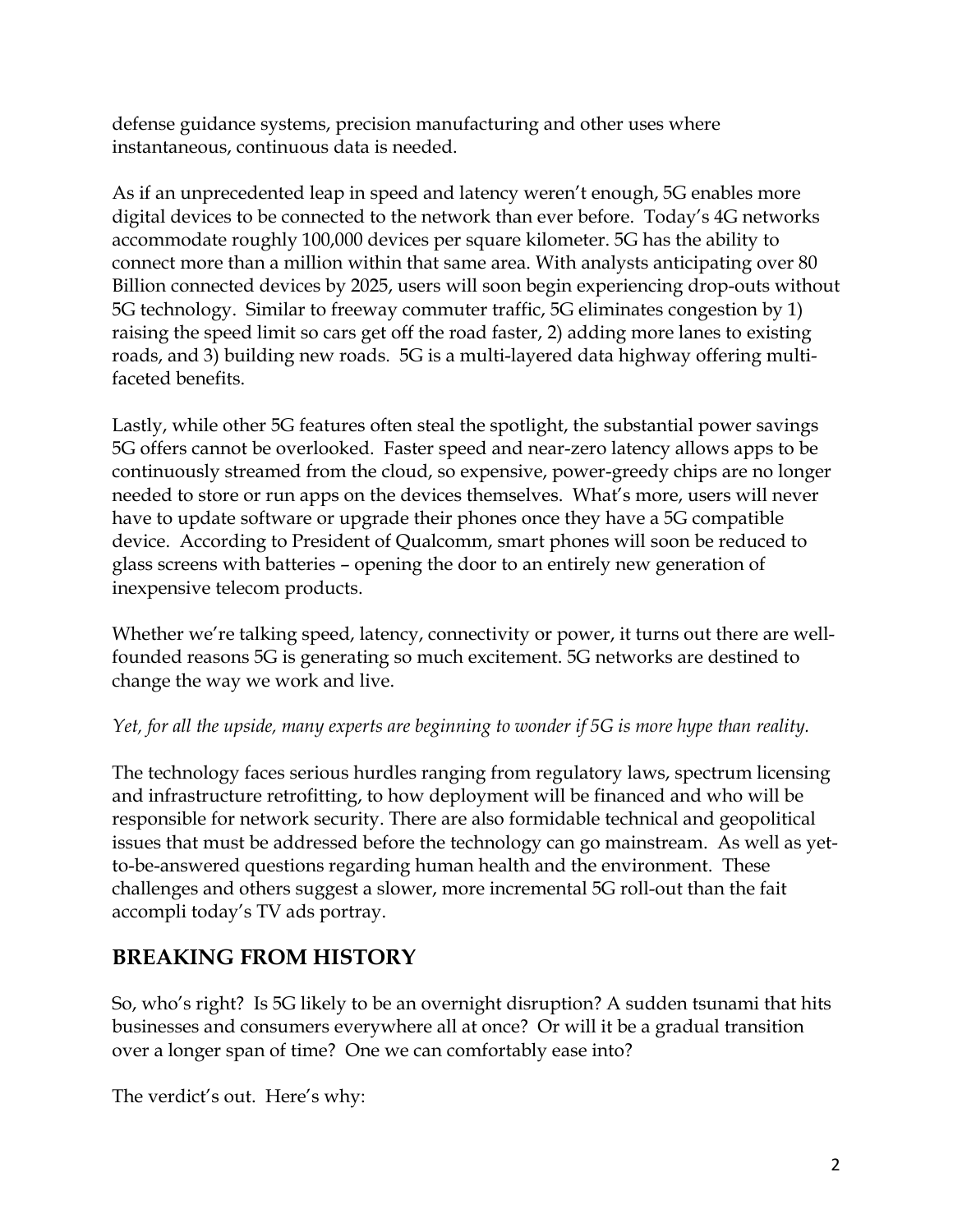For more than 1000 years, faster, more efficient communications have been associated with rapid economic expansion. From the first Egyptian postal systems, to the building of roads and passages by the Romans, to semaphore networks, clipper ships, the telegraph, telephone and internet, faster communication offered tremendous advantages in business and governance. It's a documented fact that cities which adopted the printing press in the  $15<sup>th</sup>$  Century grew 60 percent faster in the  $16<sup>th</sup>$  Century than those that did not. And had news the War of 1812 ended reached them 2 weeks sooner, the lives of 2000 soldiers would have been saved at the Battle of New Orleans.

While few would be foolish enough to claim that faster, better communications *cause* victories on the battlefield or economic booms, a thousand-year track record of consistent *correlation* is worth paying attention to. And this is precisely the reason why reality failed to match expectations as the world moved from 3G to 4G. For the first time in more than a millennium - the economic gains which historically accompany a major improvement in communications speed did *not* materialize. Even accounting for the global recession in 2008 and 2009, overall global economic growth slowed. And telecom carriers and device manufacturers who rushed ahead of 4G's availability banking on the demand for faster, better video - were left wondering why 4G didn't translate to their bottom lines as forecasted.

Which begs the question. Was 4G just a historic anomaly? A mere blip in an otherwise 1000-year old pattern? Or did it represent some milestone break from the past? Did we cross some threshold wherein more, faster, better communication no longer packs the economic punch it once did?

According to researcher Jonathan Spira, there's a simple explanation. Over one trillion dollars of economic output is now lost every year in the U.S. owing to "data distraction." And the body of evidence that suggests more information doesn't necessarily equate to greater productivity, efficiency or even better decision-making is growing. It turns out, all that time spent reading and answering emails, posting on social media, catching up on the latest news and videos, isn't paying off the way we thought it would . . .

Adding credence to the idea that more, faster data may be backfiring are anecdotal stories like Atos Origin. Not long ago, the CEO of the company became convinced that productivity lost from reading and answering emails was having a negative effect on output. So, he challenged his employees to reduce their emails to as close to zero as possible. The employees quickly embraced the experiment and within 3 years a whopping two-thirds of the company's use of email had been eliminated. Interestingly, during this same period, the company's operating margins grew 1 percent to 7.5 percent and their stock price increased 50 percent.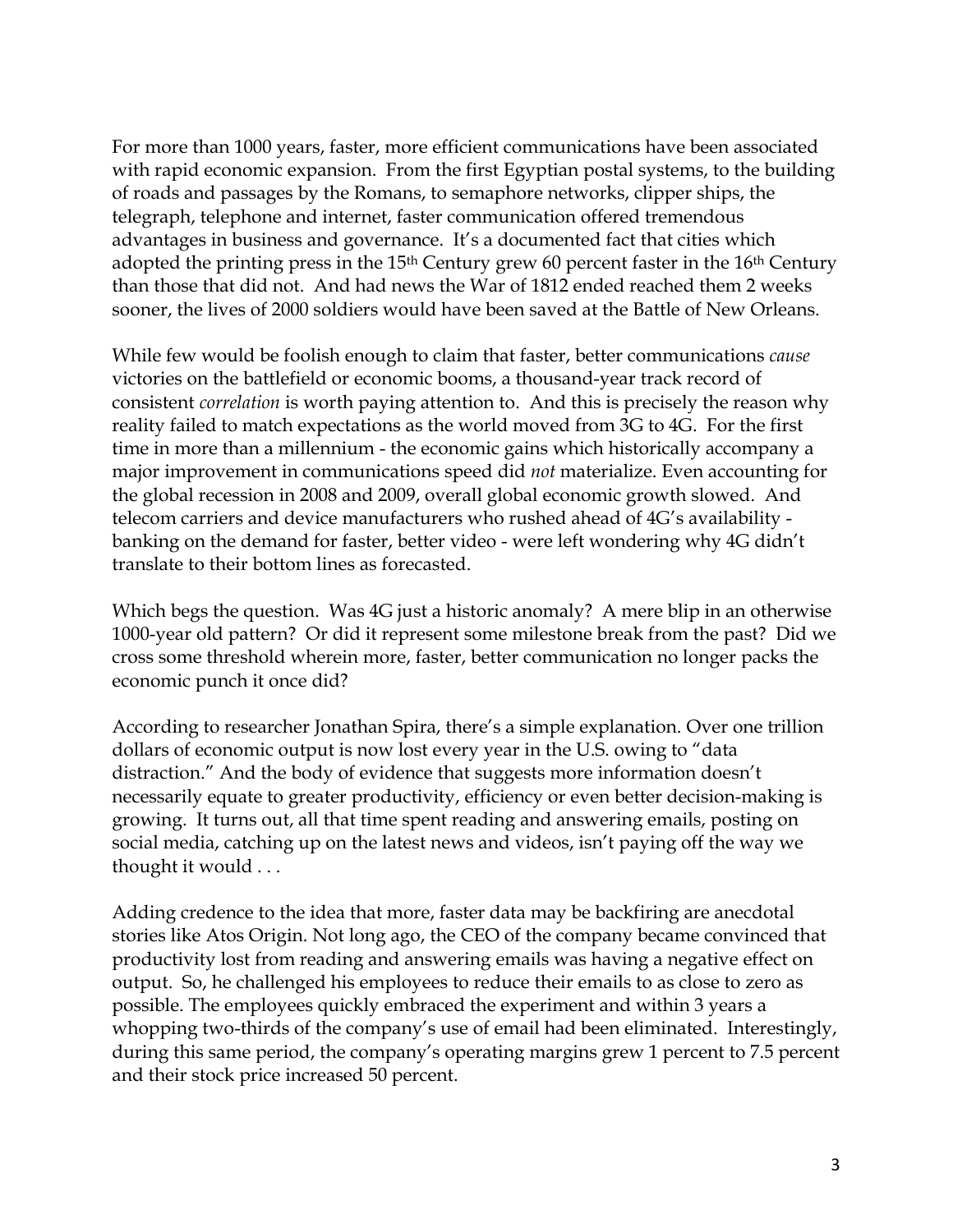Similar stories abound in other industries. As more organizations begin monitoring and restricting employee access to video, entertainment, retail and other sites, measurable gains in productivity have been reported. Of course, "data distraction" is only one of a number of possible explanations as to why the leap from 3G to 4G did not produce the economic upside it was predicted to. But the disappointment was profound enough to teach telecom carriers an important lesson. This time around they're not going to get too far out ahead of device makers or consumer demand. They're approaching 5G more cautiously.

## **THE REAL PRICE TAG**

Carrier caution is one reason 5G service won't replace 4G overnight. The ginormous costs associated with building 5G networks is another. It's no coincidence the countries which are farthest ahead in 5G deployment are those where the government is footing all or most of the bill: China, South Korea, Qatar, Switzerland, etc. Countries banking on for-profit carriers like Verizon and AT&T to shoulder the full financial burden are places where 5G is moving more slowly. These are places where 5G service is available in a few contained spaces such as sports arenas or the stock exchange.

The reason 5G cellular networks are expensive to build has to do with how the technology works. *True* 5G utilizes millimeter waves on the high-end of the radio spectrum - waves which can only transmit over very short distances. Making matters more challenging, these millimeter waves have trouble passing through walls, trees, humans, even rain. So, in order for 5G networks to function the way they are designed to, small antennas must be placed every 200-1000 feet. The antennas work together as coordinated phased arrays to deliver continuous, instantaneous service.

If installing antennas every 200-1000 feet doesn't sound very practical consider this: There are approximately 13 Million utility poles in the U.S. If every utility pole were fitted with a 5G antenna the estimated cost would be somewhere in the neighborhood of \$400 Billion. That \$400 Billion would deliver 5G service to only half of all U.S. citizens – those living in the most densely populated urban areas. Because of short transmission distances, people living in rural areas will not enjoy the benefits of 5G anytime soon, or perhaps ever – causing the digital divide between urban and rural communities to grow larger with time.

When it comes to the full price tag of 5G, installing millions of antennas is the tip of the iceberg. Experts estimate that 8 miles of fiber cable for every square mile of 5G cells are also needed. As well as significant investment dollars to develop 5G compatible devices, new security and troubleshooting systems and so on. Which brings us to another reason that countries which lead the world in 5G are also countries where the government has an active hand in building the new infrastructure: security.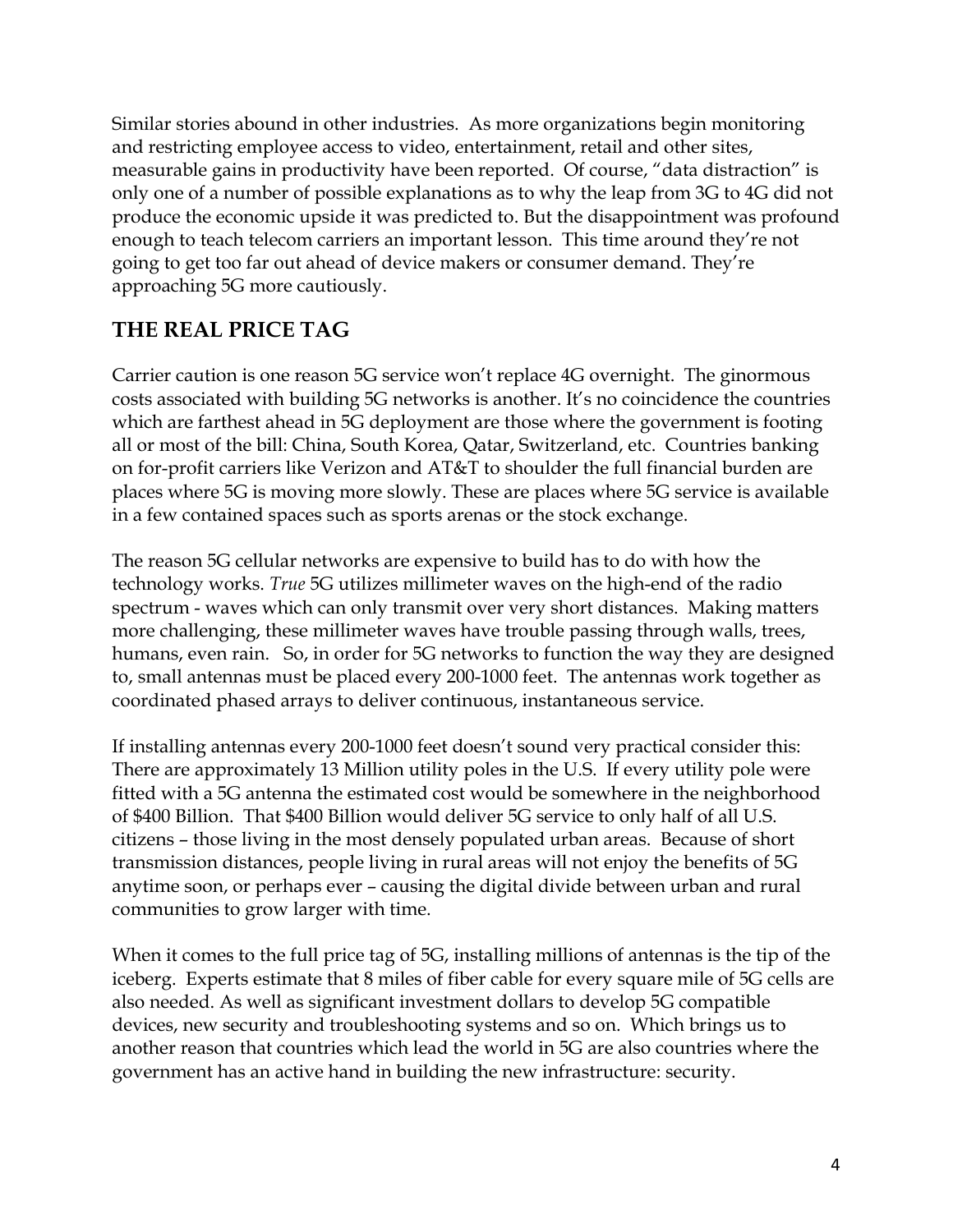5G has the ability to connect 10x more devices within a square kilometer than 4G, which, regrettably, also means bad actors have 10x more access points to the network. Compounding the exposure is the fact that there are millions of interconnected antennas and many more miles of cable to protect. Let us not forget that 5G networks are also software dependent – making them more vulnerable to security breaches than 4G. Given these considerations and others, is it realistic for a government to expect forprofit telecom companies to be responsible for securing an infrastructure on which an entire nation depends? Probably not.

# **COMPLICATIONS AND SETBACKS**

Funding and protecting 5G networks are not the only concerns which have forced many governments to play a more active role in building a 5G infrastructure. Or why 5G is taking longer to implement in some places. In the last decade, 5G has stirred up troublesome geopolitical issues – issues which are certain to determine the future of global data and communications.

By all accounts (market share, price/performance, technology, etc.), the leading 5G equipment maker today is Chinese state-sponsored, Huawei Technologies. If that name sounds familiar it should. In 2012, the U.S. government banned the use of Huawei products over concerns the equipment could be used by the Chinese government to spy on sensitive commercial and government communication. It turns out, those concerns were justified. Since the time of the ban, the U.S. Justice Department has unsealed 23 comprehensive indictments against Huawei pertaining to fraud, theft of intellectual property and obstruction of justice. In addition, Huawei was caught red-handed downloading sensitive government data back to mainland China from the headquarters of The African Union. Charges of similar breaches elsewhere have caused security experts to describe Huawei as a digital *Trojan Horse* – a dangerous technology designed to give China unlimited access to proprietary communications, power grids, defense systems, etc.

That said, there's no argument as to whether countries which are furthest along in their deployment of 5G are currently leveraging Huawei's technological lead. Or the lead of ZTE, the other Chinese stated-sponsored leader in 5G. Since Huawei and ZTE's closest competitors, Ericsson and Nokia, don't come close in performance, this presents a real dilemma for the U.S. and other nations, such as Australia, which have banned the Chinese makers. These nations have been backed into a corner where their only choice is to buy 5G technology which is inferior.

This stand-off has caused experts in the know to warn of a coming *Cold War*. At one time a country's allegiance could be determined by who they purchased weapons or sought security from. But today, the world may be dividing along the lines of those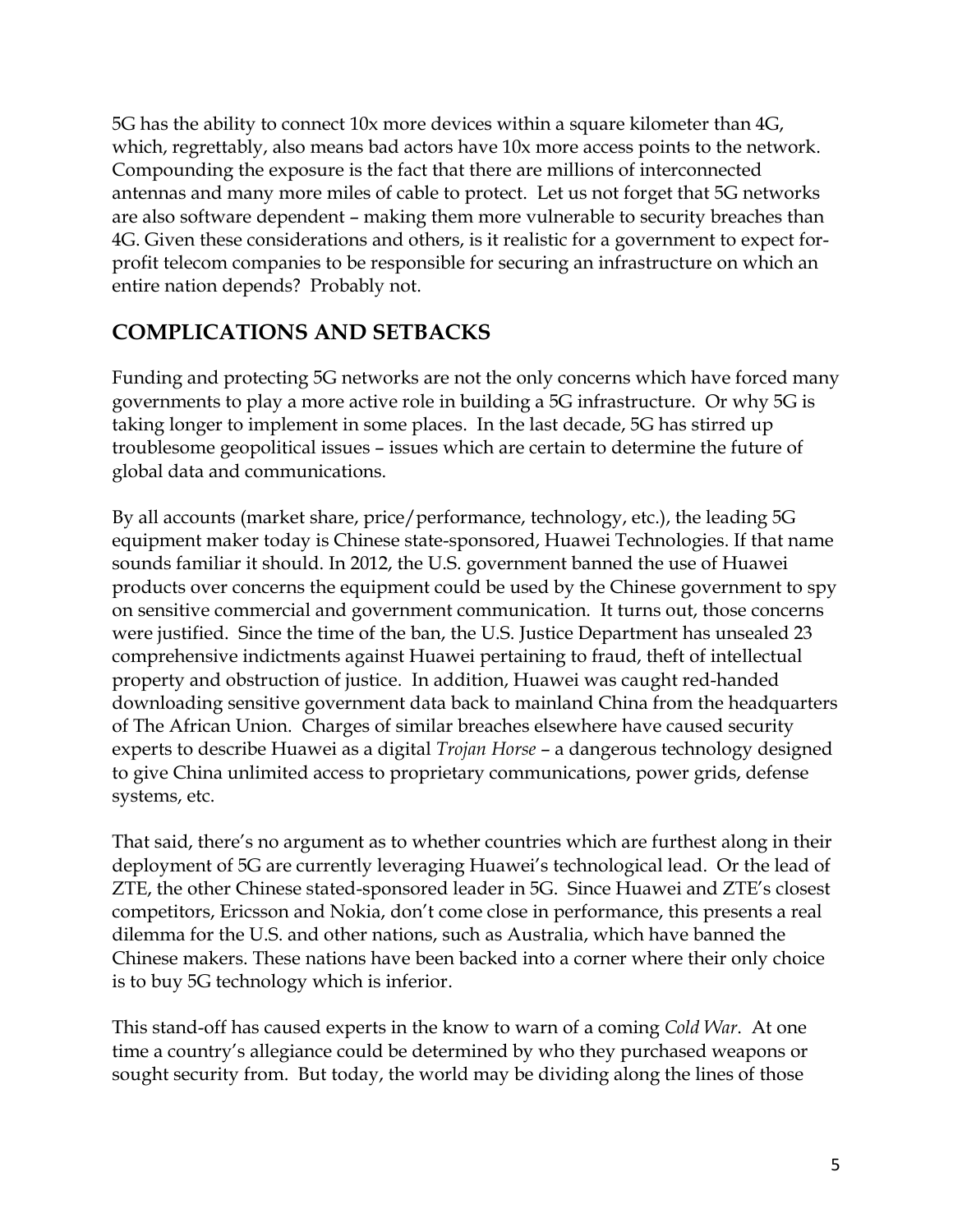willing to be beholden to the Chinese for 5G technology despite the known security risks, and those who choose to fall behind rather than take that risk.

In the long run, the embargo by the U.S. may be necessary, but there is no question as to whether this has caused the U.S. to lose ground in the global 5G race every year since the 2012 ban. And no question as to whether U.S. tech leaders like Amazon, Apple, Google, and Microsoft are being negatively impacted. Whether 5G marks the beginning of global Chinese technology dominance remains to be seen, but one thing is certain: doing business with a country which does not share compatible values or interests is tricky, and this will only get trickier as the 5G race heats up.

The political challenges 5G faces are by no means limited to strained US-China relations. There are equally daunting local, regional, state and federal legal issues which must be addressed before 5G is available to consumers everywhere. For example, the City of San Jose, California - located in the heart of Silicon Valley – is currently in the midst of a court case which has made them unable to activate thousands of installed 5G antennas. In order to offset the costs of building expensive 5G networks the city struck an agreement with a commercial carrier to allow antennas to be installed on existing utility poles. Shortly after the antennas were up and running, the city learned the poles were the property of the public utility and therefore, paid for and owned by taxpayers. By law, any equipment added to taxpayer-paid utility poles must necessarily benefit *all* taxpayers. Since the for-profit carrier charges a fee for use of their cellular service, 5G would only be available to paid subscribers, not *all* taxpayers. So, in spite of having thousands of antennas ready to deploy, the City of San Jose has been prohibited from activating the majority of them pending the court's ruling. It remains to be seen whether the city can prove taxpayers benefit from things other than free service – benefits such as the ability to attract new businesses, conferences, added tourism, etc. And whether the court ruling will permit San Jose's cost and risk sharing model to be replicated elsewhere.

In addition to funding, and political, legal and security concerns, there's another reason 5G deployment has been slower than anticipated and why governments have become unwitting players. Here, I tread gently. Anytime a person states that there have been no studies on the impact massive volumes of millimeter waves *could* have on human health and the environment, they're immediately pegged as a member of the lunatic fringe. Worse yet, they're dismissed as ignorant and incompetent. After all, radio waves of all types pass through humans and the planet all day, every day. Since millimeter waves emit a significantly smaller amount of radiation in comparison to other waves, theoretically, they present no danger.

Yet, dare to point out that science makes a clear distinction between *theoretical* and *proven*, and be prepared to be attacked on all fronts: by chip makers, carriers, physicists, engineers, government agencies and self-proclaimed experts. Similar to discussions on